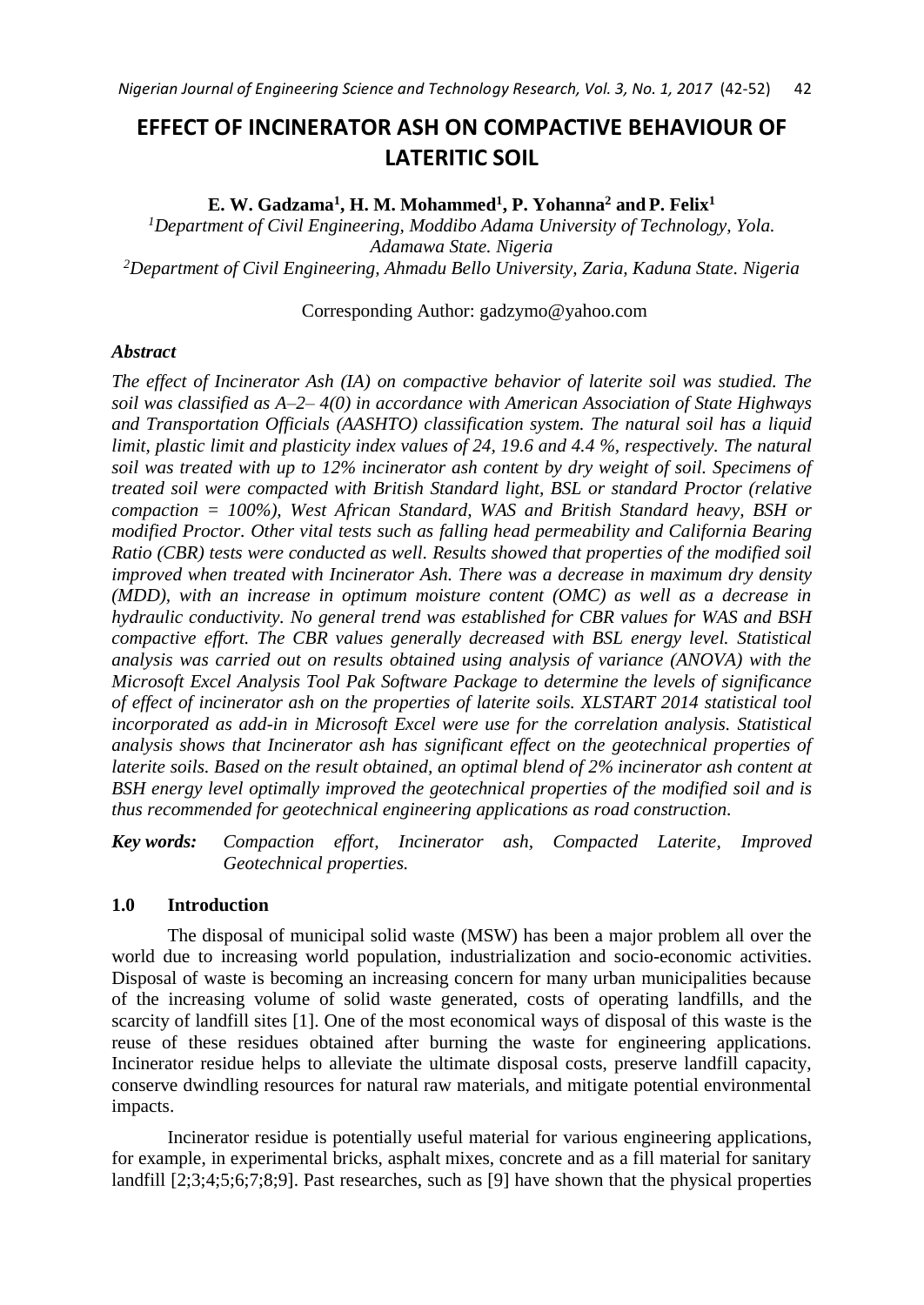of incineration ash are similar to that of coal fly-ash, which has been in use for several geotechnical engineering applications.

[10], Conducted a research to study the possibility of solidification/stabilization (S/S) of hospital solid waste incinerator ash (HSWIA) with an aim to eliminate/reduce the presence of toxic elements within acceptable limits so that the same may be utilized in a geotechnical construction. The hospital solid waste incinerator ash (HSWIA) was mixed with alluvial soil in different proportions in order to obtain the optimum percentage of HSWIA based on the strength criteria. Leachate tests were conducted on the samples prepared at optimum HSWIA-soil percentage with a view to determine the percentage of toxic elements present. Solidification/stabilization (S/S) was carried out using ordinary Portland cement (OPC) as binder. The degree of effectiveness of S/S product was established by the strength and leaching tests. The experimental result showed a marked decrease in the toxicity with an increase in the strength of S/S product.

The aim of this study is to investigate the effect of incinerator ash on the properties of laterite soils for geotechnical engineering applications; as road construction materials. The objective is to evaluate the changes in the compaction characteristics, hydraulic and strength properties with varying step concentration of incinerator ash.

# **2.0 Materials and Methods**

# **2.1 Materials**

Laterite Soil: Lateritic soil was collected from a borrow pit in Girei local government area of Adamawa state on longitude  $9°35'$   $23'E$  and latitude  $11°12'50''$  N. The soil sample was collected using the disturbed sampling method at a depth of between 600mm and 900mm.

**Incinerator Ash:** Solid waste materials were generated from Modibbo Adama University of Technology (MAUTECH) Yola, in large quantity, and were spread for air drying under the sun. The solid waste were mostly made up of papers, wood, polythene, plastics, leaves were sorted out after drying and packaged in bags. The facility for burning the waste was a hole of about 1.5m deep and plastered with cement mortar constructed for use by environmental design department of the University for that purpose. Fire was set in the hole and the solid waste was burnt, the combustion temperature of the solid waste material was estimated using the colour of the burning flame about  $700^{\circ}$ C. Oxide composition test on incinerator ash was conducted in Ashaka Cement Factory in Gombe State.

Water: Portable tap water obtained from borehole within MAUTECH was used for mixing the soil sample and the incinerator ash.

# **2.2 Methods**

**Index Properties:** Laboratory tests were conducted to determine the index properties of the natural soil and incinerator ash mixtures in accordance with [11 and 12] respectively. Soil samples were mixed with 0, 2, 4, 6, 8, 10and 12% IA of dry weight of soil.

**Compaction:** Compaction tests were carried out for the natural soil and the modified soils (with different percentages of incinerator ash); all according to [11] Part 4, using the British Standard Light (BSL), West African Standard (WAS) and British Standard Heavy (BSH) compaction energies. The soil weighed was crumbled and passed through a 4.76 mm sieve aperture on a metallic tray. Using varying percentages of water content at an increment of 2% equivalent for every level of compaction.

**California Bearing Ratio**: The California Bearing Ratio (CBR) test was conducted in accordance with [11] Part 4 for the natural and modified soils. The CBR was expressed by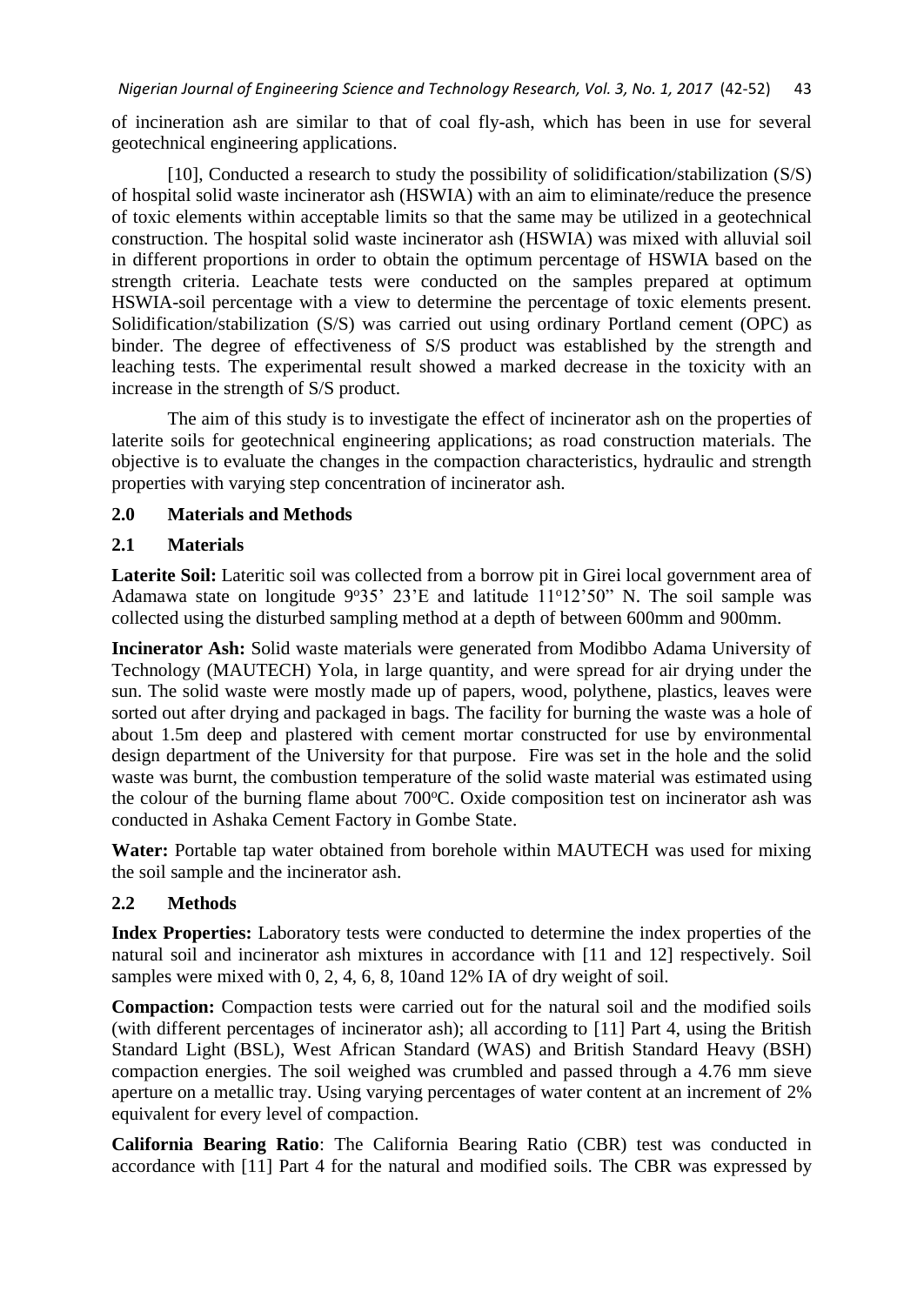the force exerted by the plunger and the depth of its penetration into the specimen; it was aimed at determining the relationship between force and penetration. 5 kg by weight of the soil samples were mixed at their respective optimum moisture contents in  $2360 \text{ cm}^3$  mould, considering the three compactive efforts. For BSL, the compaction was in three layers each receiving 62 blows from the 2.5 kg rammer; for the WAS, the samples were compacted in five layers with 30 blows from the 4.5 kg rammer and for the BSH, the sample received 62 blows in 5 layers from the 4.5 kg rammer. The CBR value (in percentage) was calculated using equation 1;

$$
CBR = \frac{Measured\; Load}{Standard\; Load} \times 100\tag{1}
$$

Where, standard load = 13.6 kN for 2.5mm penetration and 20 kN for 5.0mm penetration

**Hydraulic Conductivity (k):** Hydraulic conductivity or permeability is a measure indicating the rate at which the soil or rock allows fluids to pass through it. It is often represented by the permeability coefficient value, k defined by Darcy's equation as shown in equation 2.

$$
v = ki \tag{2}
$$

Where v= apparent fluid velocity through the medium also called the hydraulic gradient.

 $k = i$  s the coefficient of permeability (hydraulic conductivity) often expressed in m/s.

The permeability coefficient was determined in the laboratory using falling head permeability test. The coefficient of permeability (k) in m/s was calculated using equation 3.

$$
k = \frac{2.303 \, a l}{100 \, At} \log \left( \frac{h_1}{h_2} \right) \tag{3}
$$

Where  $A = \text{cross sectional area of the compacted sample, a = cross sectional area of tube, L =$ length of pipe, t = time taken,  $h_1$  = initial level in tube and  $h_2$  = final level in tube.

## **3.0 Results and Discussion**

**Index Properties:** Results of the tests carried out on the natural soil are summarized in Table.1. The soil was classified as  $A - 2 - 4(0)$  subgroup of the [13] classification system. The soil has liquid limit, plastic limit and plasticity index values of 24, 19.6 and 4.4 %, were respectively obtained. The oxide composition of the incinerator ash is shown in Table 2.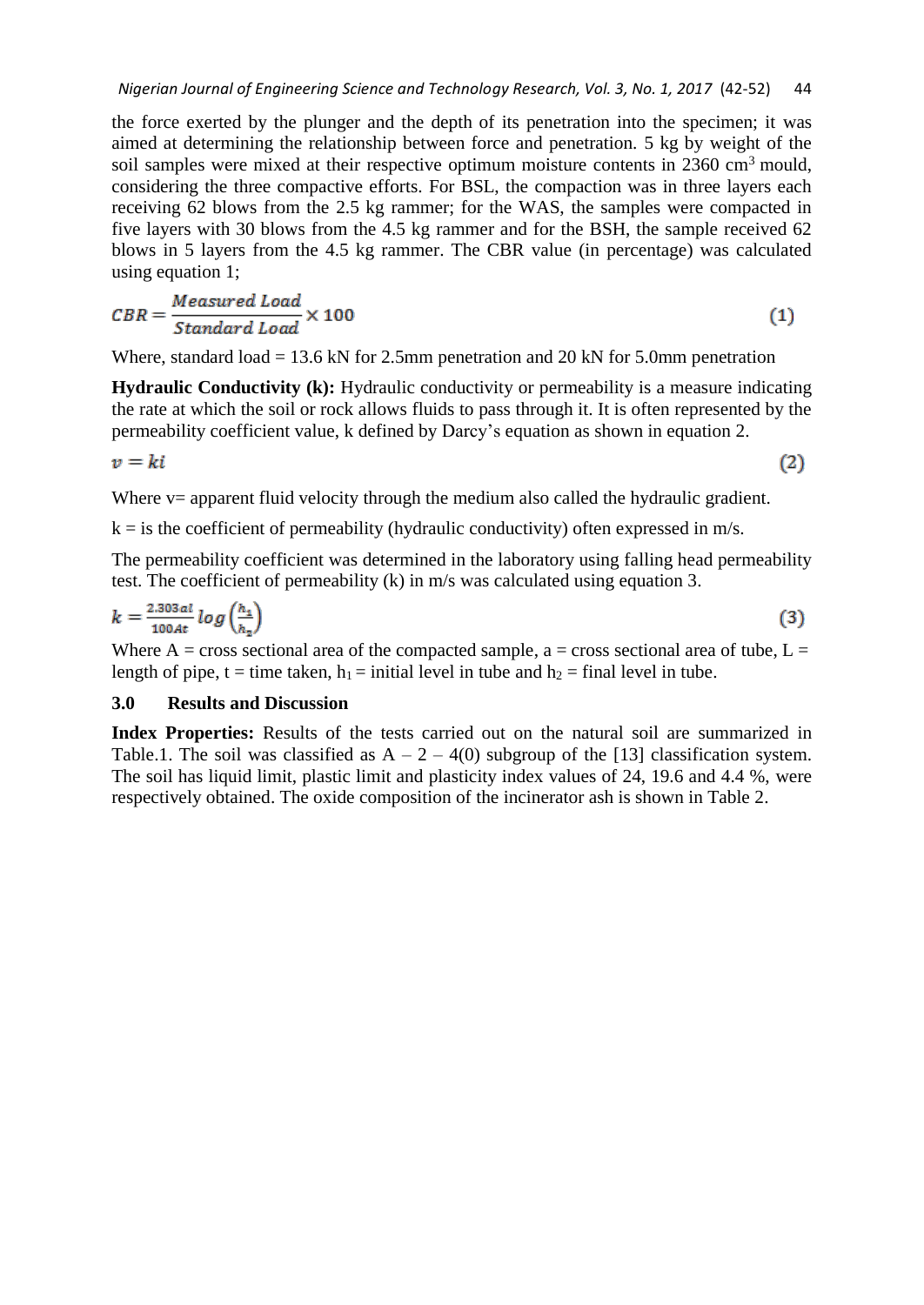| Property                            | Quantity                    |
|-------------------------------------|-----------------------------|
| Natural moisture content            | 10.15%                      |
| Liquid Limit                        | 24.00%                      |
| <b>Plastic Limit</b>                | 19.60%                      |
| <b>Plasticity Index</b>             | 4.40 %                      |
| Colour                              | Light reddish brown         |
| <b>MDD</b> for BSL                  | $1.78 \text{ Mg/m}^3$       |
| <b>MDD</b> for WAS                  | 1.82 $Mg/m^3$               |
| <b>MDD</b> for BSH                  | $1.89 \text{ Mg/m}^3$       |
| OMC for BSL                         | 11.8%                       |
| <b>OMC</b> for WAS                  | 11.5 %                      |
| OMC for BSH                         | 10.0%                       |
| Coefficient of permeability for BSL | $8.79x10^{-10}$ m/s         |
| Coefficient of permeability for WAS | $8.094 \times 10^{-10}$ m/s |
| Coefficient of permeability for BSH | $7.40x10^{-10}$ m/s         |
| California Bearing Ratio for BSL    | 22 %                        |
| California Bearing Ratio for WAS    | 27 %                        |
| California Bearing Ratio for BSH    | 43 %                        |

Table 1 Properties of the Natural Soil

| Oxide                          | Composition by weight (%) |
|--------------------------------|---------------------------|
| SiO <sub>2</sub>               | 50.923                    |
| $Al_2O_2$                      | 7.583                     |
| Fe <sub>2</sub> O <sub>3</sub> | 2.051                     |
| Total $SiO2 + Al2O2 + Fe2O3$   | 60.557                    |
| CaO                            | 24.207                    |
| MgO                            | 4.910                     |
| SO <sub>3</sub>                | 1.632                     |
| $K_2O$                         | 3.042                     |
| Na <sub>2</sub> O              | 0.366                     |
| $P_2O_5$                       | 0.677                     |
| $Mn_2O_3$                      | 0.143                     |
| TiO <sub>2</sub>               | 1.136                     |
| Cl                             | 0.216                     |
| Cr <sub>2</sub> O <sub>3</sub> | 0.015                     |
| SrO                            | 0.059                     |
| Colour                         | Dark ash                  |

# **3.1 Compaction Characteristics**

*Maximum dry density:* The variation of maximum dry density (MDD) with incinerator ash content is shown in Fig 1. The result shows that the maximum dry density generally decreased with increasing incinerator ash content. The MDD decreased by 7, 5 and 6% for BSL, WAS and BSH energy levels respectively, when treated with up to 12% incinerator ash content. The decrease in MDD could be attributed to the low value specific gravity for the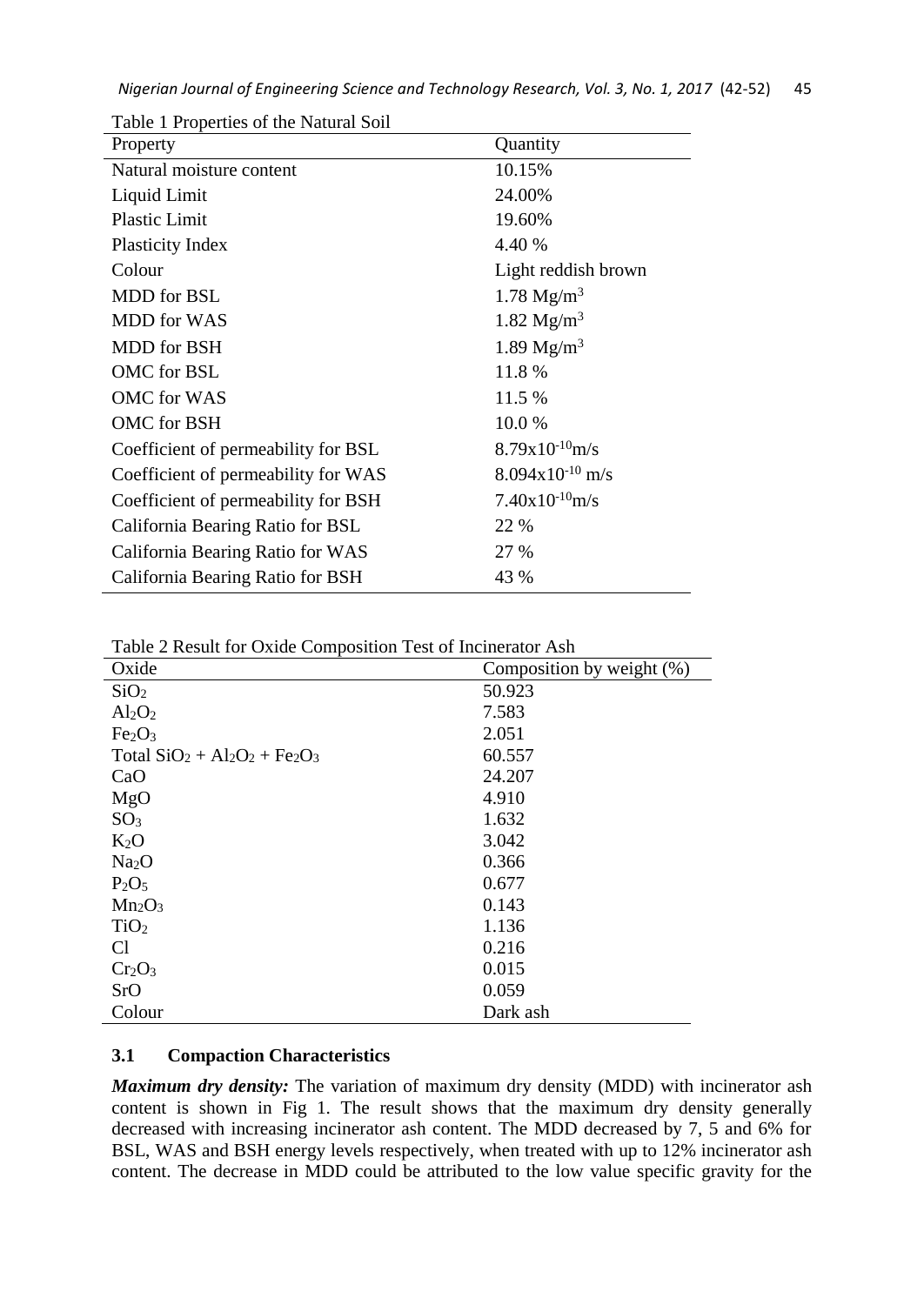additives replacing the soil particles.[14]Worked on cement modification of black cotton soil using iron ore tailing as admixture reported that the specific gravity of the additives influenced the maximum dry density of the treated soil. Similar behaviour was observed by [15; 16], as well as [17].



Fig. 1: Variation of maximum dry density of laterite soil with incinerator ash content

The two – way analysis of variance (ANOVA) test on the maximum dry density result is given in Table 3 shows the effect of incinerator ash with compactive effort using laterite soil. It was revealed that the incinerator ash was statistically significant ( $F_{CAL}$  =  $30.9261 > F_{CRIT}$  = 2.9961) and the compactive effort which showed that  $(F_{CAL}$  =  $367.6552 > F_{CRIT} = 3.8853$ ) indicating a more pronounced effect than that of the incinerator ash.

| <u>mendeach</u> asn mixtares |                        |                      |          |          |        |                                             |
|------------------------------|------------------------|----------------------|----------|----------|--------|---------------------------------------------|
| Property                     | Source of<br>Variation | Degree of<br>Freedom | FCAL     | p-value  | FCRIT  | Remark                                      |
| Maximum                      | Incinerator<br>ash     | 6                    | 30.9261  | 1.26E-06 | 2.9961 | $F_{CAL} > F_{CRIT}$<br><b>SS</b>           |
| Dry<br>Density               | Compactive<br>effort   |                      | 367.6552 | 1.71E-11 | 3.8853 | $F_{CAL} > F_{CRIT}$<br>SS                  |
| Optimum                      | Incinerator<br>ash     | 6                    | 10.7727  | 0.00031  | 2.9961 | F <sub>CAL</sub> >F <sub>CRIT</sub> ,<br>SS |
| Moisture<br>Content          | Compactive<br>effort   |                      | 79.4138  | 1.2E-07  | 3.8853 | $F_{CAL} > F_{CRIT}$<br>SS                  |
|                              |                        |                      |          |          |        |                                             |

Table 3: Two-way analysis of variance results for compaction characteristics of laterite soilincinerator ash mixtures

*SS= Significant effect.*

*Optimum moisture content:* The variation of optimum moisture content (OMC) with incinerator ash content for BSL, WAS and BSH energy levels are shown in Figs. 2. A general trend of increase in the OMC was observed with increase in incinerator ash content. The OMC generally increased with increase in the incinerator ash content for BSL, WAS and BSH respectively. The OMC decreased with increase in the compactive effort agreed with the finding of [14]. The increase in OMC with an increase in incinerator ash content could be as a result of increasing demand for water by various cations and the clay mineral particles to undergo hydration reaction [18; 19; 20].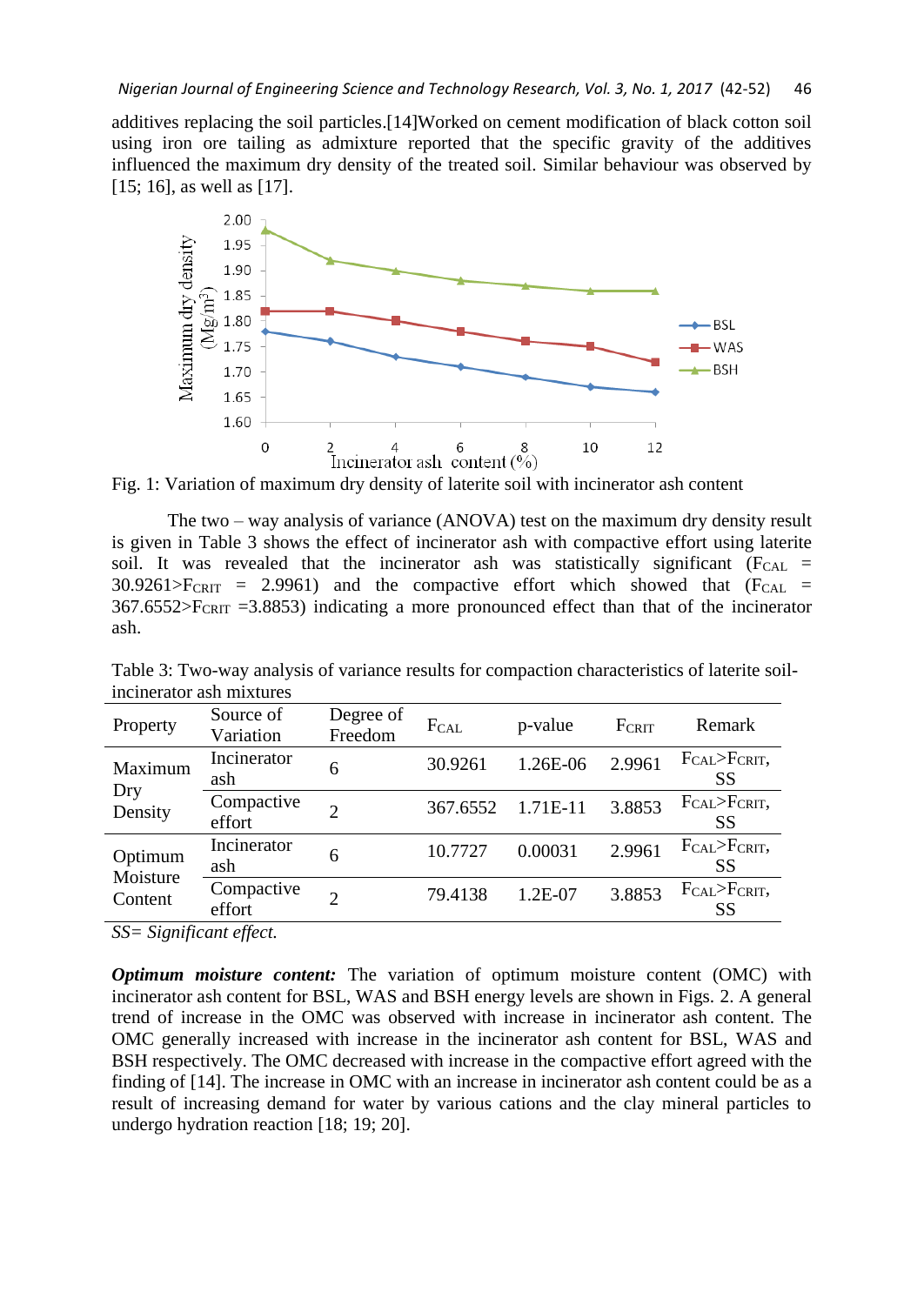

Fig. 2: Variation of optimum moisture content of laterite soil with incinerator ash content

The two – way analysis of variance (ANOVA) test on the optimum moisture content results shown in Table 3, highlight the effects of incinerator ash and compactive effort on lateritic soil with a statistical significance ( $F_{CAL} = 10.7727 > F_{CRIT} = 2.9961$ ) the incinerator ash and  $(F_{CAL} = 79.4138 > F_{CRIT} = 3.8853)$  for compactive effort, with the compactive effort yielding a more pronounced effect.

#### **3.2 Hydraulic Conductivity**

The variation of hydraulic conductivity with incinerator ash treatment shown in Fig 3, gave a general trend scenario indicating an increase in the compactive effort. The hydraulic conductivity initially decreased from 0 up to 2% incinerator ash content, and subsequently increased. This initial decrease could be associated with the initial cementing gel of the incinerator ash which plugged the pores in the clay thereby reducing the permeability of the soil [21].



Fig. 3: Variation of coefficient of permeability of laterite soil with incinerator ash content

The two – way analysis of variance (ANOVA) test on the coefficient of permeability result shown in Table 4, highlight the effect of incinerator ash on lateritic soil with a statistical significance ( $F_{CAL} = 21.2170 > F_{CRIT} = 2.9961$ ) for incinerator ash and statistical not significance ( $F_{CAL} = 1.4609 \le F_{CRIT} = 3.8853$ ) for compactive effort.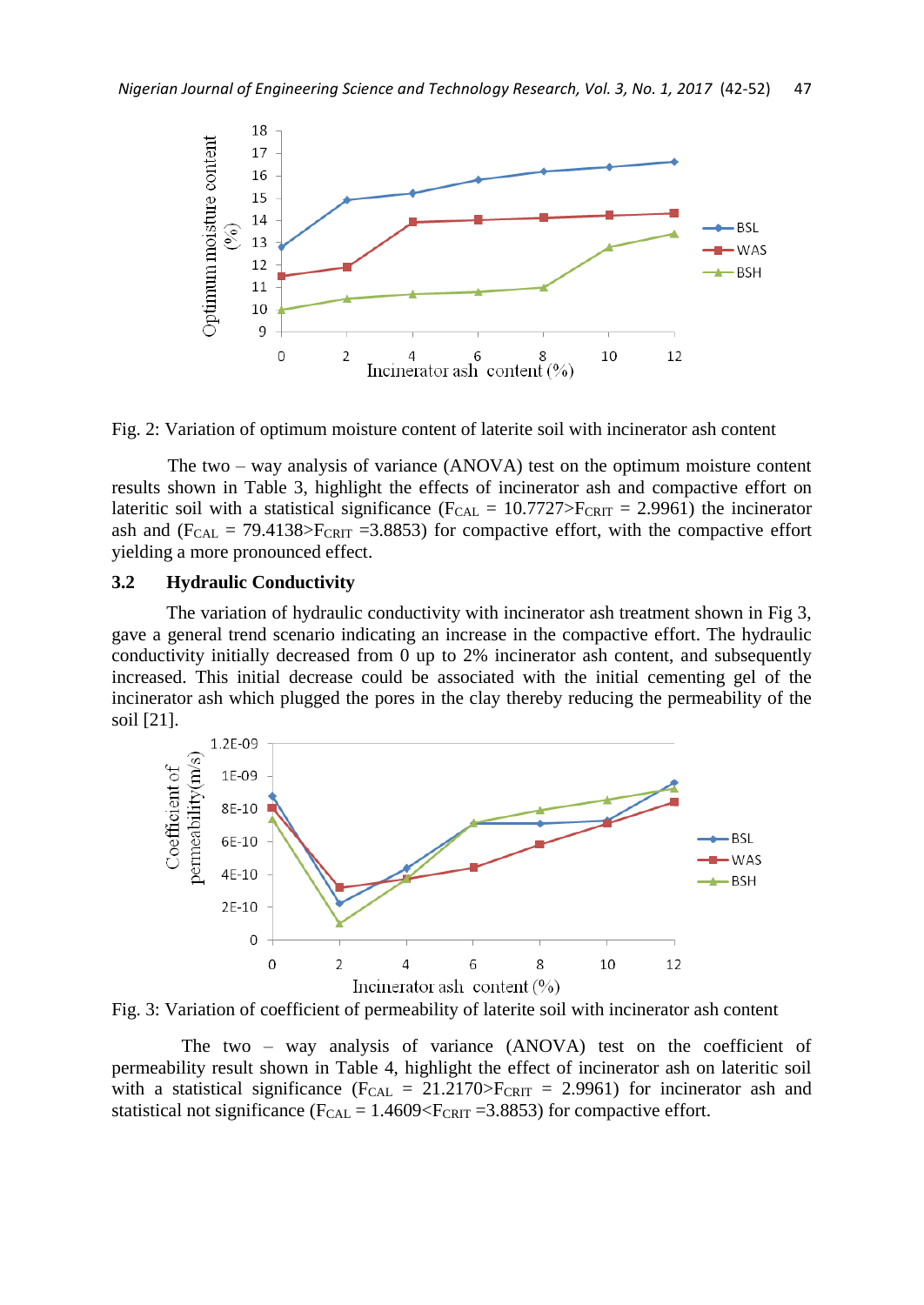| Property                       | Source of<br>Variation | Degree of<br>Freedom | FCAL     | p-value  | FCRIT  | Remark                                              |
|--------------------------------|------------------------|----------------------|----------|----------|--------|-----------------------------------------------------|
| Coefficient of<br>Permeability | Incinerator<br>ash     | 6                    | 21.2170  | 9.82E-06 | 2.9961 | $F_{CAL} > F_{CRIT}$<br><b>SS</b>                   |
|                                | Compactive<br>effort   | $\overline{2}$       | 1.4609   | 0.270499 | 3.8853 | FCAL <fcrit,<br><b>NS</b></fcrit,<br>               |
| California                     | Incinerator<br>ash     | 6                    | 0.94491  | 0.499143 | 2.9961 | F <sub>CAL</sub> <f<sub>CRIT,<br/><b>NS</b></f<sub> |
| <b>Bearing Ratio</b>           | Compactive<br>effort   | 2                    | 190.6778 | 8.06E-10 | 3.8853 | $F_{CAL} > F_{CRIT}$<br><b>SS</b>                   |

Table 4: Two-way analysis of variance result for Coefficient of Permeability and California Bearing Ratio of laterite soil-incinerator ash mixtures.

# **3.3 California Bearing Ratio**

The variation of California Bearing Ratio (CBR) with incinerator ash content is shown in Fig 4. These shows erratic trends for CBR, in case of WAS and BSH energy levels with increase in the incinerator ash content. However, the CBR generally increased with higher compactive effort. In the case of BSL energy level, the CBR increased from 22 to 26% at 12% incinerator ash content. This increase in CBR value could be due to the presence of adequate amounts of calcium required for the formation of calcium silicate hydrate (CSH) and calcium aluminate hydrate (CAH), which are the major compounds responsible for strength gain in treated soils. This is in concordance with an earlier research by [22].



Fig. 4: Variation of California bearing ratio (%) of laterite soil with incinerator ash content

The two – way analysis of variance (ANOVA) test on the California Bearing Ratio test result shown in Table 4, highlight the effect of incinerator ash on lateritic soil with statistical not significance ( $F_{CAL} = 0.94491 \le F_{CRIT} = 2.9961$ ) for incinerator ash and statistical significance ( $F_{CAL} = 190.6778 > F_{CRIT} = 3.8853$ ) for compactive effort.

## **3.4 Correlation Analysis**

#### *3.4.1 Hydraulic conductivity of laterite soil with incinerator ash*

Pearson Correlation analysis was carried out to evaluate the relationship between hydraulic conductivity, k and other associated parameters such as IA, MDD, OMC and CE. This show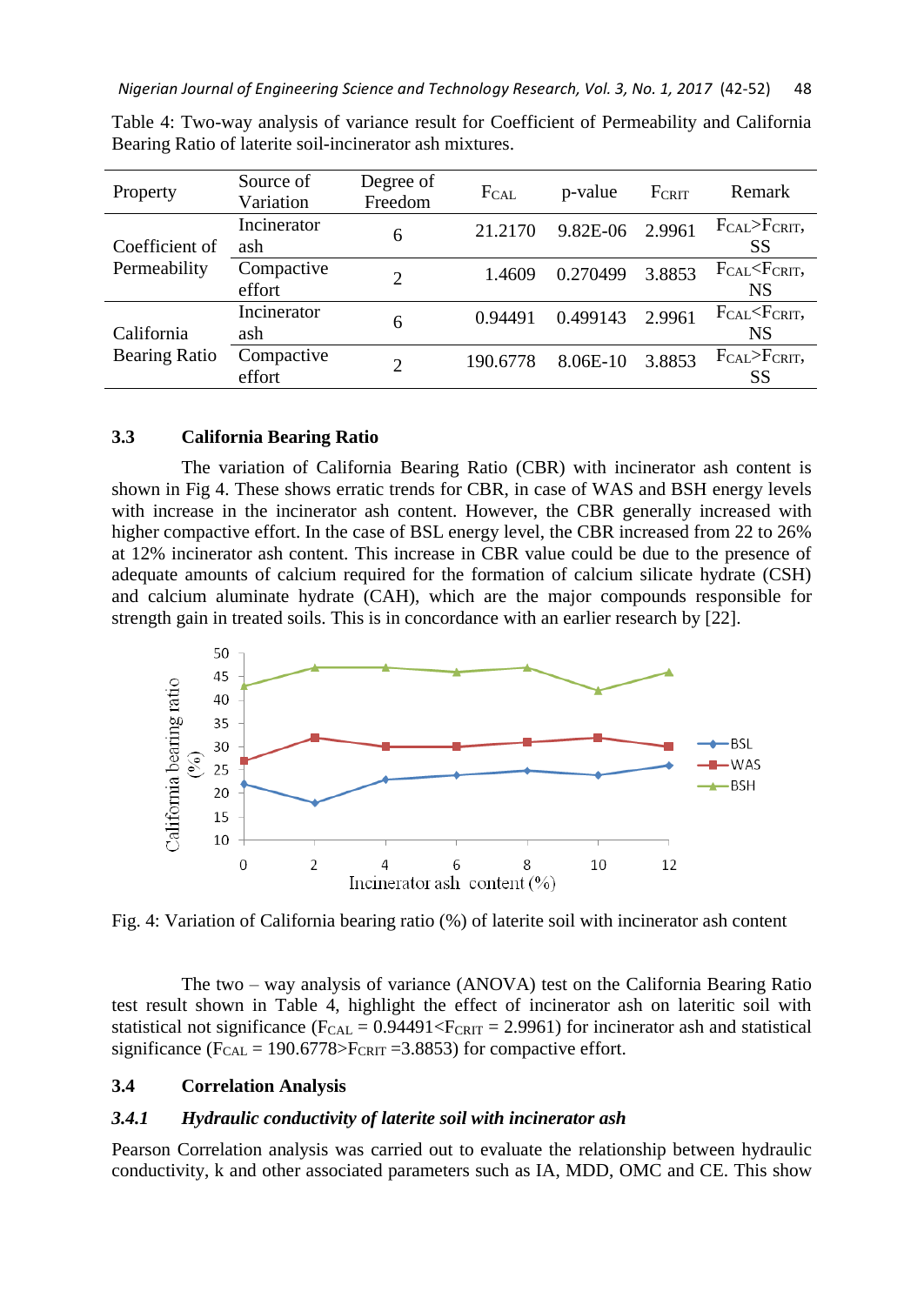varying degrees of relationships, with high and positive correlation values between of hydraulic conductivity, k and IA content (0.508; P<0.05) as shown in table 5.

| Variables           |          | <b>ASH</b> | MDD      | OMC      | CЕ |
|---------------------|----------|------------|----------|----------|----|
|                     |          |            |          |          |    |
| <b>ASH</b>          | 0.508    |            |          |          |    |
| <b>MDD</b>          | $-0.207$ | $-0.442$   |          |          |    |
| OMC                 | 0.184    | 0.511      | $-0.939$ |          |    |
| $\operatorname{CE}$ | $-0.035$ | 0.000      | 0.876    | $-0.821$ |    |

Table 5: Correlation matrix (Pearson) for coefficient hydraulic conductivity of laterite soil with incinerator ash content

 $k = Hydraulic conductivityASH = Incinerator ash content$ ,

 $MDD =$  Maximum dry density,  $OMC =$  Optimum moisture content,

 $CE = Compute$  effort.

In the case of MDD and CE, high and negative correlations were recorded for MDD (- 0.207; P $>0.05$ ) and CE ( $-0.035$ ; P $>0.05$ ). In general, there is no significant correlations between hydraulic conductivity k, MDD and CE. The highest correlation coefficient was observed between hydraulic conductivity and IA content (0.508; P˂0.05). In the same vein, the OMC, depicted low correlation (0.184; P>0.05). Detailed results of P-values and coefficient of determination  $(R^2)$  are shown in Tables 7 and 8 in the appendix. The findings show that IA content greatly influenced the hydraulic conductivity of the treated soil, and must be strictly controlled during field compaction, specifications and control for use as road construction materials. It was observed that addition of IA to laterite soil probably increased the fine content of the soils by the increase the hydraulic conductivity (see fig 3). It implies that AI treated lateritic soil is not suitable for use as road construction material and can only be applied for construction of rural and lightly trafficked roads.

# *3.4.2 California Bearing Ratio of lateritic soil with incinerator ash content*

The relationship between California Bearing Ratio and other parameters such as IA, OMC, MDD and CE was established based on correlation analysis. High and positive correlation was observed between CBR and MDD  $(0.821; P<0.05)$ ; and CE  $(0.957; P<0.05)$ as shown in table 6. In the case of IA content, low correlations were recorded for IA (0.088; P>0.05). High and negative correlations were recorded for OMC (-0.756; P˂0.05). Detailed results of P-values and coefficient of determination  $(R^2)$  are shown in Tables 9 and 10 in the appendix. Findings showed that only MDD, OMC and CE greatly influenced the California Bearing Ratio of the treated soil and should be strictly controlled during field compaction, and for use as road construction materials. It implies that AI treated lateritic soil is not suitable for use as road construction material and can only be applied for construction of rural and lightly trafficked roads.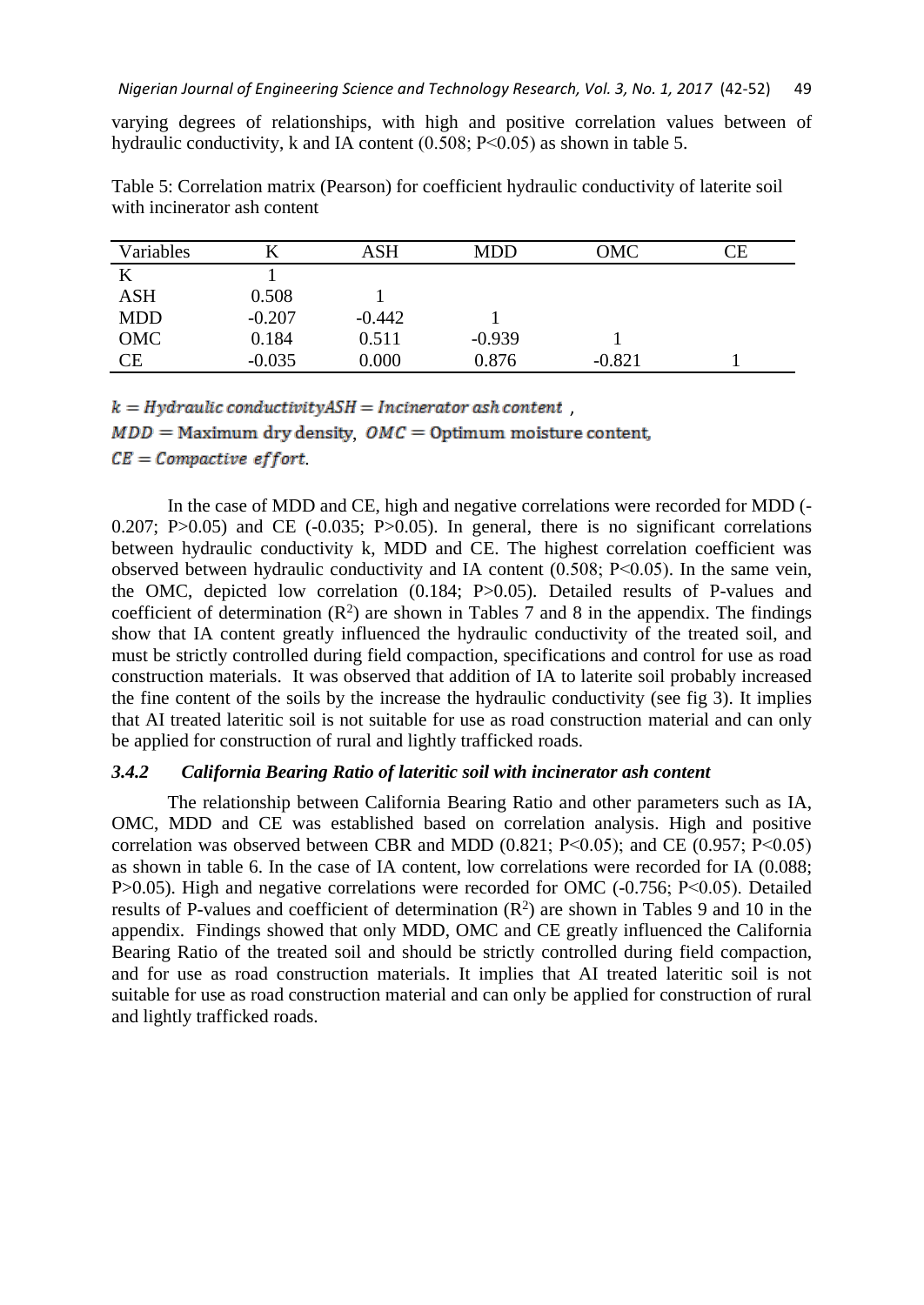| Variables           | <b>CBR</b>                                         | <b>ASH</b> | <b>MDD</b> | OMC      | <b>CE</b> |
|---------------------|----------------------------------------------------|------------|------------|----------|-----------|
| <b>CBR</b>          |                                                    |            |            |          |           |
| IA                  | 0.088                                              |            |            |          |           |
| <b>MDD</b>          | 0.821                                              | $-0.442$   |            |          |           |
| OMC                 | $-0.756$                                           | 0.511      | $-0.939$   |          |           |
| CE<br>$  -$<br>---- | 0.957<br>$\sim$ $\sim$ $\sim$ $\sim$ $\sim$ $\sim$ | 0.000      | 0.876      | $-0.821$ |           |

Table 6: Correlation matrix (Pearson) for California Bearing Ratio of laterite soil with incinerator ash content

 $CBR = California \, Bearing \, Ratio$ 

## **4.0 Conclusion**

The natural soil treated with up to 12% incinerator ash by dry weight of soil improved the geotechnical properties of the soil. Test results showed a decrease in maximum dry density (MDD), with an increase in optimum moisture content (OMC) as well as a decrease in hydraulic conductivity. No general trend was established for CBR values for WAS and BSH compactive efforts. The CBR values generally decreased with BSL energy level. Based on the results obtained, an optimal blend of 2% incinerator ash compacted at BSH energy level optimally improved the geotechnical properties of the modified soil. It implies that AI treated lateritic soil is not suitable for use as road construction material and can only be applied for construction of rural and lightly trafficked roads. Use of more potent additives such as cement and lime admixed with incinerator ash is recommended for improving the geotechnical properties of lateritic soil as well as waste handling.

# **References**

- 1. Kuan, Y S; Joo, H T; and Anthony T. C. G (2003). Reuse of Incinerator Fly Ash in Soft Soil Stabilization. *Journal of Materials in Civil Engineering*. *ASCE* 15(4): 335-343.
- 2. Tyrrell, M. E., and Field, I. L. (1970). ''Structural products made from high-silica fractions of municipal incinerator residues.'' *Proc., 2ndWaste Utilization Symp.*, Chicago, 356–360.
- 3. Schoenberger, R. J., and Fungaroli, A. A. (1971). ''Incinerator-residue-fillsite investigation.''*J. Soil Mech. Found. Div., Am. Soc. Civ. Eng.,* 97(10), 1431–1443.
- 4. Walter, C. E. (1976). ''Practical refuse recycling.'' *J. Environ. Eng. Div. (Am. Soc. Civ. Eng.),* 102(1), 139–148.
- 5. Tay, J. H., Tam, C. T., and Chin, K. K. (1982). ''Utilization of incineratorresidue in concrete.'' *Conserv. Recycl.,* 5(2/3), 107–112.
- 6. Sherwood, P. T., and Ryley, M. D. (1986) ''the use of pulverised fuel ashin road construction.'' *RRL Rep. No. 49*, Ministry of Transport, Road Research Laboratory, London.
- 7. Harmernik, J. D., and Frantz, G. C. (1991). ''Strength of concrete containing municipal solid waste fly ash.'' *ACI Mater. J.,* 88-56.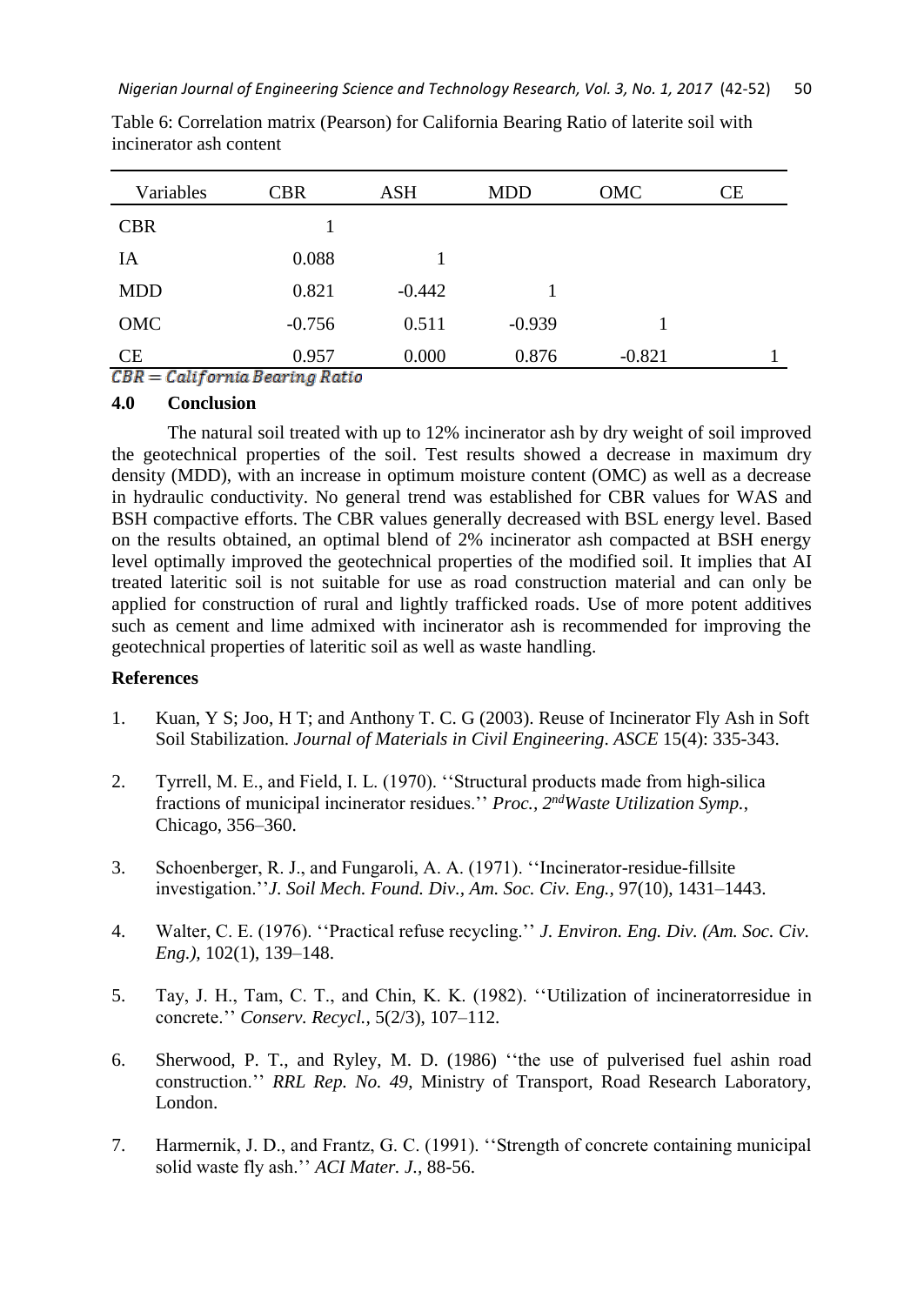- 8. Tay, J. H., and Cheong, H. K. (1991). ''Use of ash derived from refuse incineration as a partial replacement of cement.'' *Cem. Concr. Compos.,* 13, 171–175.
- 9. Abdul-Rashid, R., and Frantz, G. (1992) ''MSW incinerator ash as aggregatein concrete and masonry.'' *J. Mater. Civ. Eng.,* 4(4), 353–368.
- 10. Jawaid,A. M. and Kaushik, J. (2012) solidification/stabilization of hospital solid waste Incinerator ash for utilization in Geotechnical construction. *Geo-Congress 2012, ASCE* pp3806-3805
- 11. BS 1377 (1990). *Method of Testing Soils for Civil Engineering Purpose*. British Standard Institute, BSI, London.
- 12. BS 1924 (1990). *Method of Test for Stabilized Soils.* British Standard Institute BSI London.
- 13. AASHTO (1986). *Standard Specification for Transportation, Material and Methods of Sampling and Testing*. *14th Edition.* Amsterdam Association of State Highway and transportation officials Washington D.C.
- 14. Osinubi, K. J., Eberemu, A. O. and Yohanna, P (2015) Cement Modification of Tropical Black Clay Using Iron Ore Tailing as Admixture. *Journal of Transportation Geotechnics*.Vol 5pp 35-49. http://dx.doi.org/10.1016/j.trgeo.2015.10.001 Elsevier Publishing Company.
- 15. Phanikumar, B.R., Radhey S. and Sharma, R. (2004) Effect of fly ash on engineering properties of Expansive Soil. *Journal of Geotechnical and Geoenvironmental Engineering*: 130(7): 764-767.
- 16. Jadhao, P.D. and Nagarnaik, P. B. (2008). Influence of Polypropylene Fibers on Engineering Behavior of Soil−Fly Ash Mixtures for Road Construction. *Electronic Journal of Geotechnical Engineering*, 13: 1-11.
- 17. Kumar, B. and Puri, N. (2013). Stabilization of Weak Pavement Subgrades using Cement Kiln Dust *International Journal of Civil Engineering and Technology*, 4(1): 26-37.
- 18. Moses, G. (2008) "Stabilization of black cotton soil with ordinary Portland Cement Using Bagasse ash as admixture" IRJI *Journal of Research in Engrg.* Vol.5 No.3. pp. 107-115
- 19. Osinubi, K. J. (1997). 'Soil stabilization using phosphatic waste.' Proceedings 4th Regional Conference on Geotechnical Engineering, GEOTROPIKA '97, Johor Bahru, Malaysia, 11 - 12 November, 225 – 244.
- 20. Osinubi, K.J. and Stephen, T.A. (2006). "Effect of curing period on bagasse ash stabilizedblack cotton soil." Book of Proc. Bi-monthly Meetings/Workshop, Material Society of Nigeria., Zaria. pp.1-8.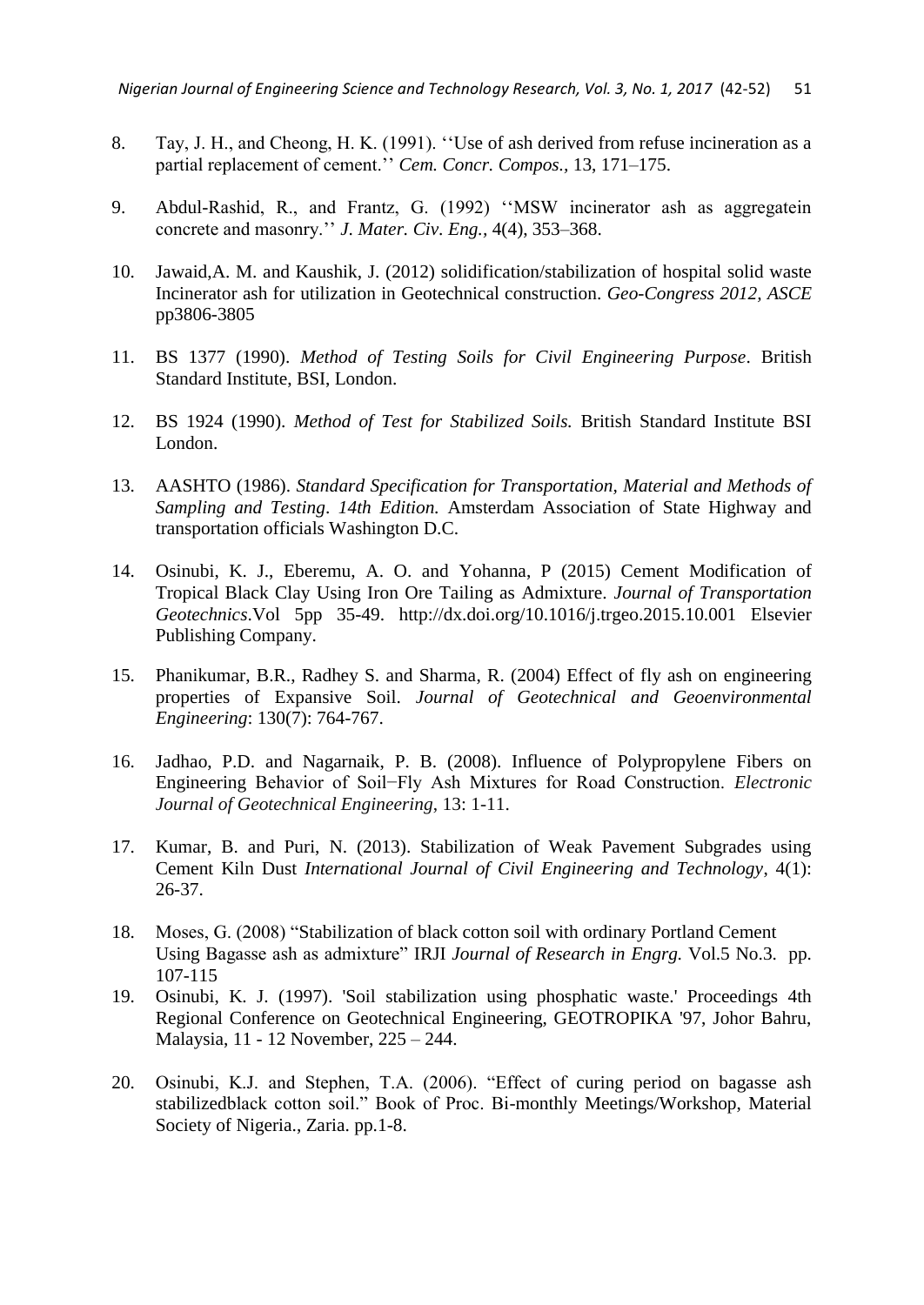*Nigerian Journal of Engineering Science and Technology Research, Vol. 3, No. 1, 2017* (42-52) 52

- 21. Joo, H.T. and Anthony T. C. G. (1991) Engineering Properties of Incinerator Residue. *Journal of Environmental Engineering,* Vol. 117, pp224-235 No. 2, *ASCE*, ISSN 0733 9372/91/0002-0224.
- 22. Etim, R.K.; Eberemu, A.O., Osinubi, K.J. (2017) Stabilization of black cotton soil with lime and iron ore tailings admixture. *Journal of Transportation Geotechnics,* Vol. 10 pp85–95. http://dx.doi.org/10.1016/j.trgeo.2017.01.002,